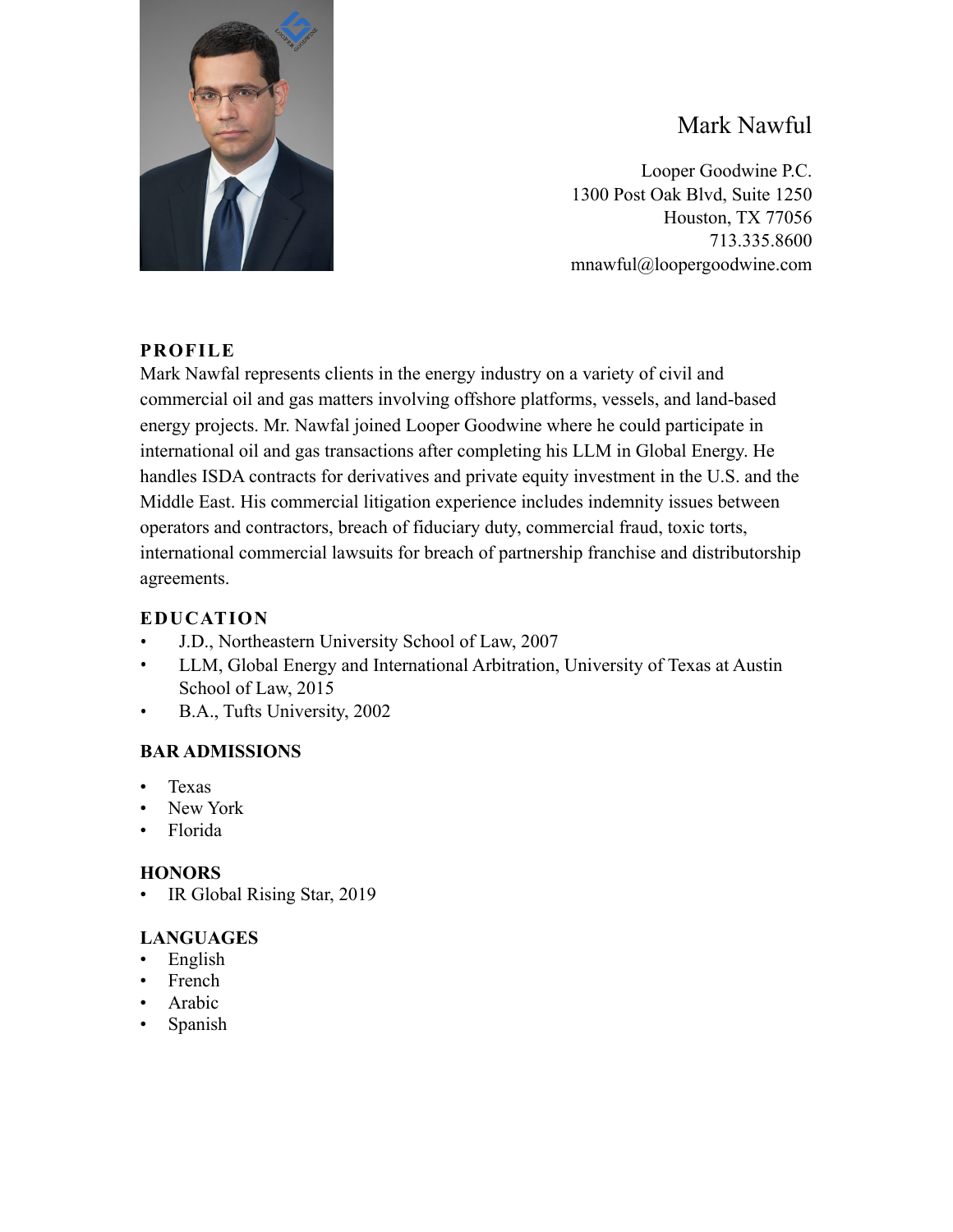### **REPRESENTATIVE EXPERIENCE Litigation**

- Suit in NY Court of Appeals against US multinational bank for breach of fiduciary duty in wasting trust fund assets of wealthy family.
- Defense of Boston Scientific in Middle East in product liability suit alleging failure of arterial stent.
- Parallel litigation defense conducted by Skadden, Arps, Slate, Meagher & Flom LLP of Public Warehousing Company in the US District Court for Georgia for allegations including breach of contract, violation of False Claims Act, illegal rebate/kickbacks.
- File claims in US Bankruptcy Court in the Southern District of NY on behalf of Lebanese investor against investment banking company.
- Advised real estate investor on contractual rights and litigation options
- Defense of a client in Lebanon charged by US Department of Justice with antitrust violations and mail and wire fraud for alleged bid rigging activities on behalf of US oil companies. Negotiated a 5k1 plea agreement with the DOJ.
- Fraud claim regarding royalty funds owed to Lebanese owner of land in Texas.
- Arbitration proceeding pertaining to the dissolution of partnership agreement joining three prominent law firms in the MENA region.
- Trademark infringement litigation in Middle East.
- Assisted in dispute resolution regarding warehouse storage and transportation of food products for UN military envoys in Africa.
- Trial litigation followed by appeal in Germany for breach of contract duties between German and Lebanese partners that led to the dissolution of Drom Camena ( luxury cosmetics producer) branch in Lebanon.
- Advised Lebanese franchise of Audemars Piguet in breach of contract suit against European franchisor.
- Worked with senior partner in representation of Grand Moulin de Guinea, one of largest corn and grain wholesale distributors in Guinea, in the breach of a joint venture agreement with Grand Moulin de Conakry after repudiation of exclusive purchasing agreement following Guinea lifting of a ban on corn imports from Turkey.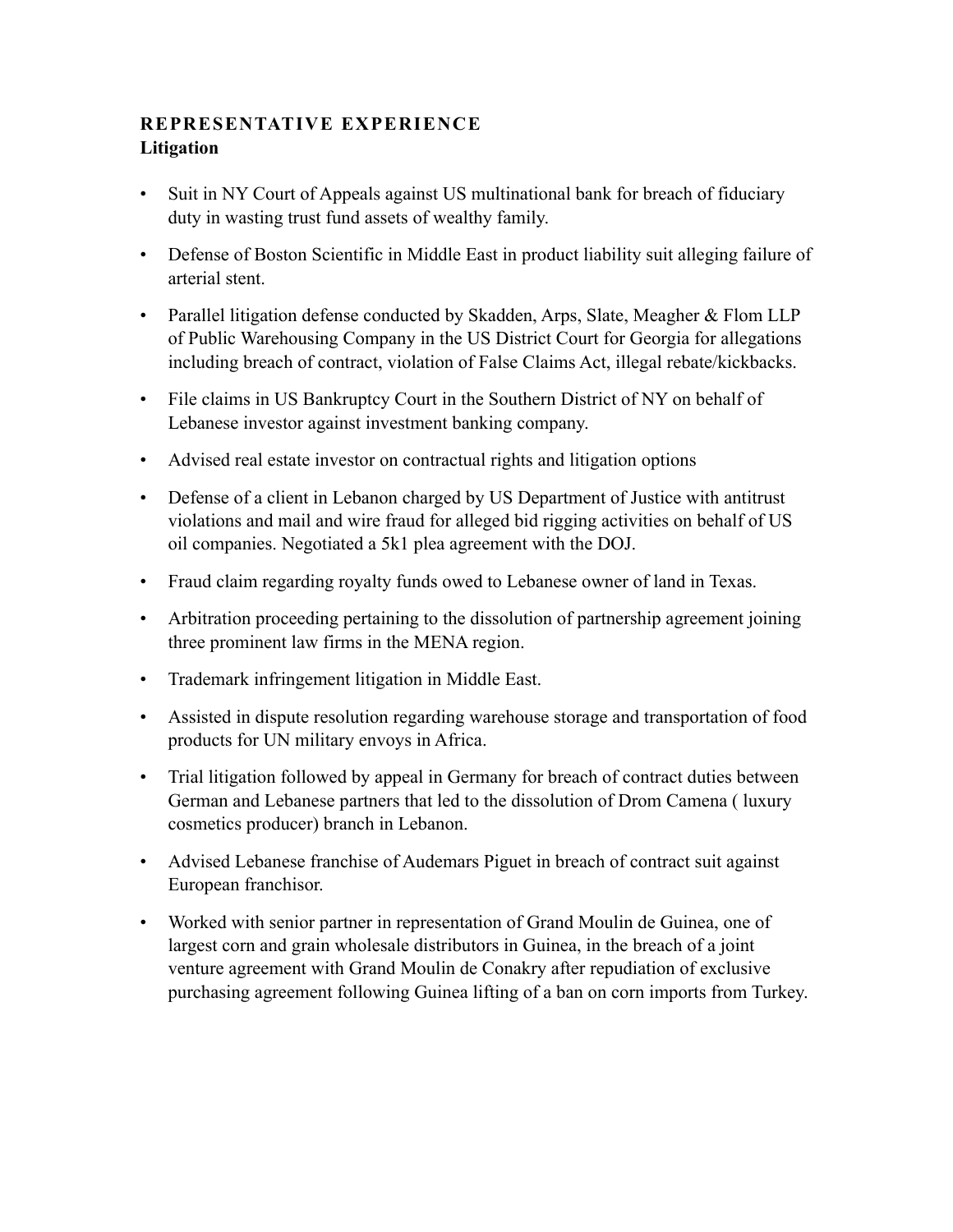#### **TRANSACTION AND REGULATORY**

- Acquisition of two oil field service companies in MENA region representing NASDAQ purchaser.
- Tax structuring for U.S. investment in Saudi Arabia after 2017 Tax Act changes.
- Coordinated with team of attorneys led by Baker McKenzie on sale of a worldwide subsidiary of Boston Scientific.
- Participate in Lebanon International Oil and Gas Summit, organized by the Ministry of Energy.
- Advised Norton Rose Fulbright on petroleum regulations in Lebanon issued by the Petroleum Administration.
- Handled procedures for removing entities from the EPLS (Excluded Parties List System), including research of Federal Acquisition Regulation and Defense Logistics Agency regulation. Analyzed causes of action against the US government under the WTO regime and GATT regime.
- Advised management on amendments to policy guidelines to avoid exposure under Foreign Corrupt Practices Act and the UK Bribery Act.
- On behalf of logistics company, negotiated directly with the United Nations World Food Program for revisions to agreement for worldwide ground intervention support (Logistics Emergency Team Deployment Agreement).
- Led a team in representing Agility Logistics, largest logistics company in the Middle East and fifth worldwide, in partnership with German company ALBA Recycling Group GmbH, in negotiations directly with the Minister of Environment of Lebanon for construction of waste to energy power plant and for the handling of the collection and disposal of Lebanon's medical hazardous waste.
- Submitted bid with Kuwait National Petroleum Company for freight forwarding, custom clearance and transportation services.
- Incorporated investors into a Lebanese offshore company servicing U.S. State Department contracts in the Middle East.
- Drafted Joint Venture between multinational bed and furniture manufacturers for the production of mattresses in Saudi Arabia.
- On behalf of client real estate developer, outlined a corporate structure to maximize participation and limit tax exposure by foreign investor in light of restrictions by Lebanese law on foreign ownership of land.
- Representation of the largest shopping mall in Lebanon ABC sal.